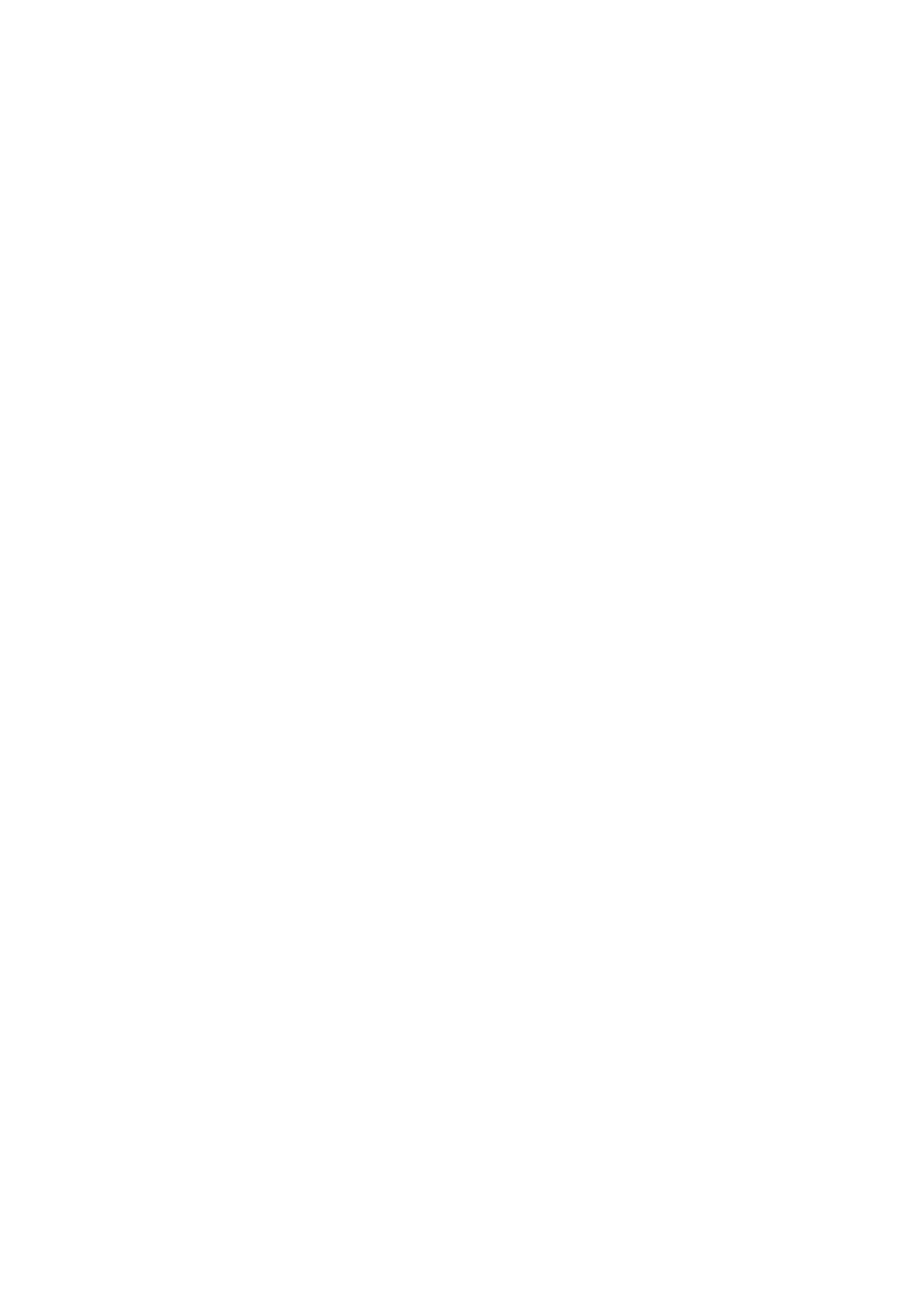# **STAGES OF GROWTH OF CELLS IN TUMOR**

Flavonoids are most widely found in photosynthesizing plant cells. These are the indispensable part in human and animal diet and cannot be synthesized within body. In recent years, there has been an upswing concern in the therapeutic potential of flavonoids. These are mainly due to the presence of phenolic groups [17,18]. Various edible plants have been linked to the treatment of cancer [19]. Various plant-derived agents such as paclitaxel, docetaxel; vinblastine, vincristine; and topotecan, irinotecan, and etoposide are currently being used for the treatment of cancer [20-22].

Plants have various flavonoids which are biologically very active and possess various therapeutic properties, which outline its necessity for determination [23]. Flavonols such as catechin, epicatechin, and epigallocatechin from tea have been extracted [24]. Certain flavones such as chrysin, apigenin, rutin, luteolin, and luteolin glucosides are found in the fruit skins, red wine, buckwheat, red pepper, and tomato skin [25-28]. Flavanols such as kaempferol, quercetin, myricetin, and tamarixetin are found in onion, red wine, olive oil, berries,



**Fig. 1:** 

and grapefruit [29]. Citrus fruits, grapefruits, lemons, and oranges possess flavonones such as naringin, naringenin, taxifolin, and hesperidin [30,31]. Soybean consists of isoflavone such as genistein and daidzein [32].

Polyphenols found in tea especially in green tea have shown to reduce the risk of cancer [33]. Curcumin in turmeric has been found to affect various multicellular signaling pathways, which are involved in proliferation, invasion, survival, apoptosis, and inflammation [34]. Various other plants and their phytochemicals effective against cancer are listed in Table 2.

# **Table 1: Classification of flavonoids**

| S. No. | Groups            | <b>Subgroups</b>                                                                                                                                                                             |
|--------|-------------------|----------------------------------------------------------------------------------------------------------------------------------------------------------------------------------------------|
| 1.     | <b>Flavonoids</b> | Flavan<br>Flavanone<br>Flavone<br>Flavonol<br>Dihydroflavonol<br>Flavan-3-ol<br>Flavan-4-ol                                                                                                  |
| 2.     | Isoflavonoids     | Flavan-3,4-diol<br>Isoflavan<br>Isoflavone<br>Isoflavanone<br>Isoflav-3-ene<br>Isoflavanol Rotenoid<br>Coumestan<br>3-aryl-coumarin<br>Coumaronochremene<br>Coumaronochromone<br>Pterocarpan |
| 3.     | Neoflavonoids     | 4-aryl-coumarin<br>3,4-dihydro-4-aryl-coumarin<br>Neoflavene                                                                                                                                 |



**Fig. 2:**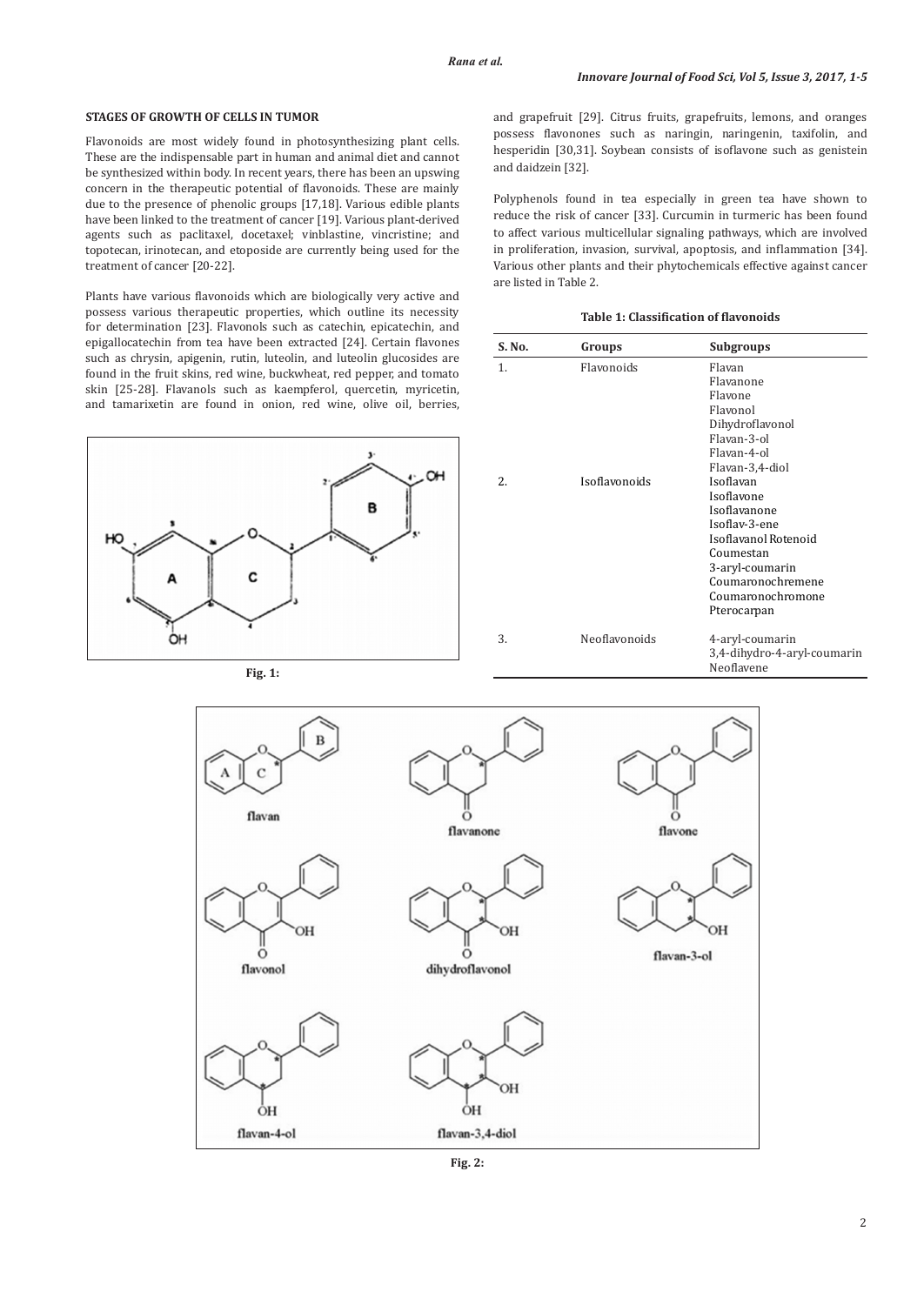







### **VARIOUS FLAVONOIDS IN FOOD**

### *In vitro* **studies**

Many researchers have conducted various *in vitro* studies on the potential anticancer activity of flavonoids. Biphasic effects of isoflavones have been seen in proliferation of breast cancer cell culture. At concentration above 5 mM, genistein showed concentration-dependent ability to inhibit growth and estrogen stimulated breast cancer cell proliferation. 28 flavonoids were studied by Hirano *et al.* against acute myeloid cell line HL 60 and were compared with antiproliferative activity and cytotoxicity with four clinical anticancer agents. Out of these 28 flavonoids, eight shows suppressive effects on HL 60 cell growth. The rest had potent anticancer activity [42]. 55 flavones were evaluated by Cushman and Nagarthnam and studied their toxicity in five cancer cell cultures and were found effective against A-549 lung carcinoma, MCF-7 breast carcinoma, HT-29 colon adenocarcinoma, SKMEL-5 melanoma, and MLM melanoma [43]. 27 out of these were of citrus origin and were found to inhibit tumor cell proliferation.

# *In vivo* **studies**

Flavonoids have also shown to exhibit anticancerous activities *in vivo* studies. They may inhibit carcinogenesis in any stage of



**Fig. 5:** 

carcinoma. Animal and other cellular model investigations showed that certain flavonoids inhibit tumor initiation and progression. A novel research showed that fermented soy milk which contains large amounts of genistein and daidzein which were given to rats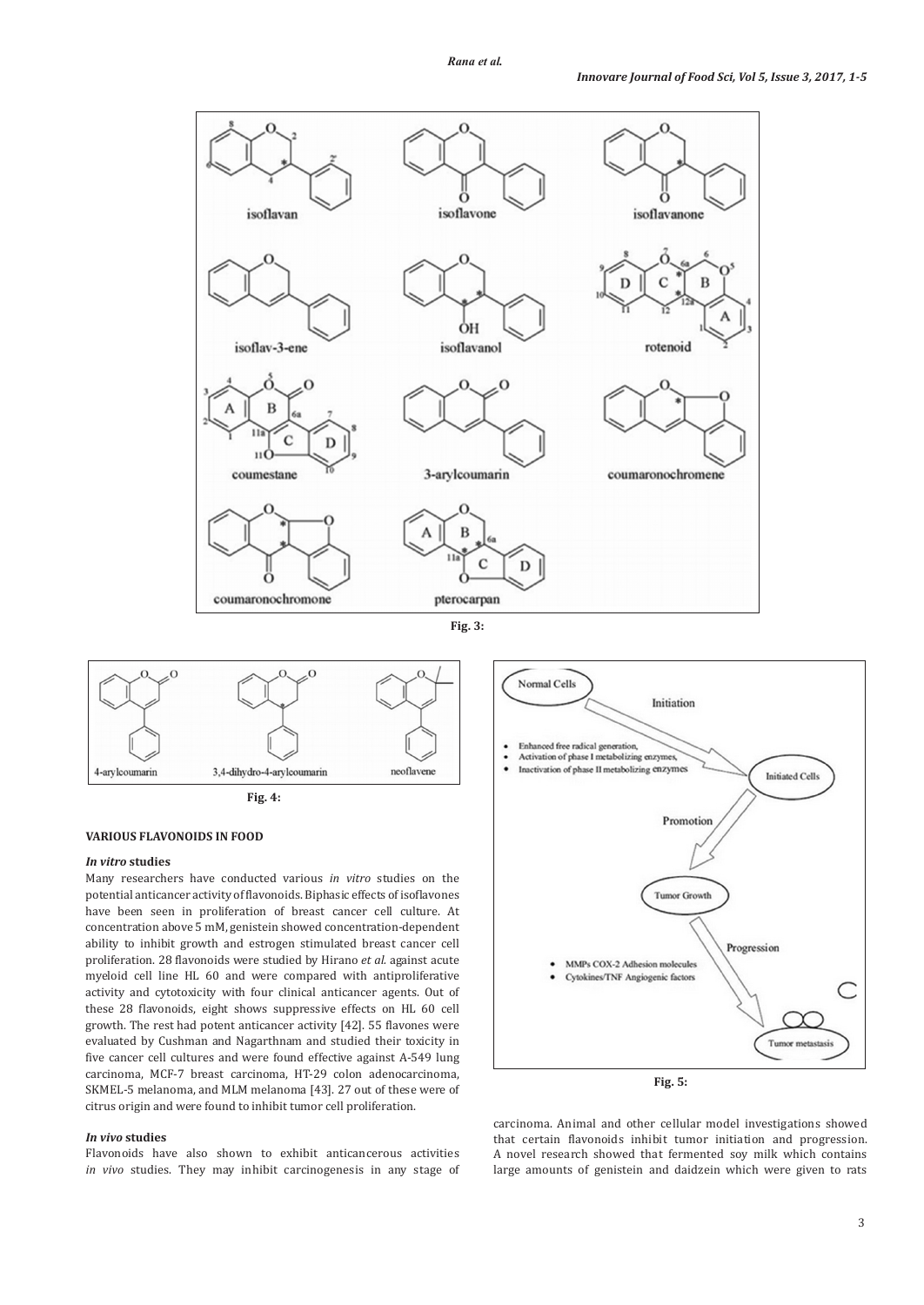| S. No. | Source                                                                           | Phytochemicals                      | <b>References</b> |
|--------|----------------------------------------------------------------------------------|-------------------------------------|-------------------|
| 1.     | Broccoli, sprouts, cabbage, kale                                                 | Sulforaphane                        | [35]              |
| 2.     | Broccoli, cabbage, cauliflower, mustard, and radish                              | Indole-3 carbinol, diindolylmethane | [36]              |
| 3.     | Soy compounds                                                                    | Genistein, Soy isoflavones          | [37]              |
| 4.     | Wasabi, horseradish, mustard, radish, Brussels sprouts, watercress, nasturtiums, | Isothiocyanate                      | [38]              |
|        | capers                                                                           |                                     |                   |
| -5.    | Red wine, peanuts, and certain berries                                           | Resveratrol                         | [39]              |
| 6.     | Garlic, chives, and leeks                                                        | Organosulfur compounds              | [40]              |
| 7.     | Tomato products                                                                  | Lycopene                            | [41]              |
| 8.     | Citrus fruits and buckwheat                                                      | <b>Quercetin</b>                    |                   |

of 7 weeks of age showed to inhibit mammary tumorigenesis which was induced artificially by 2-amino-1-methyl-6-phenylimidazo[4,5-b] pyridine [44].

Mammographic breast density can be used as biomarkers for estrogenic and anti-estrogenic effects of a particular treatment in breast tissue. Consuming dietary supplements including red cloverderived isoflavonones for 12 months did not show any increase in mammographic breast density in women experiencing menopause suggesting that there are no effects of estrogenic and anti-estrogenic effects on the breast [45].

#### **CONCLUSION**

Flavonoids have a wide range of therapeutic effects. The impact of flavonoids has been seen widely during the avalanche of immunological events which are correlated with the advancement and progression of cancer. They have regulatory role on various hormones [46]. Amethodical mechanism is to be developed so as to understand mechanism of action of flavonoids, when they enter various cell organelles and tissues. Flavonoids are probable to inflect various biological events in cancer including apoptosis, vascularization, cell differentiation, and cell proliferation. Various dietary flavonoids show antitumor activity during *in vivo* studies whereas these show repression *in vivo* studies.

Various potent flavonoids are to be studied and extracted for elucidating various other natural ways in treating cancer. They are gaining interest due to their wide variants and number of members. These are reported to be effective in pathogenesis of majority of diseases [47]. Further studies should be conducted so as to validate the traditional ways of treating cancer. In the past, many efforts are made to get various anticancerous plants containing flavonoids and further studies are to be made to get satisfactory results. For these, a number of medicinal plants can be screened and can be further worked on so that *in vitro* and *in vivo* studies can be conducted providing new insights for fighting against cancer.

## **REFERENCES**

- 1. Alison MR. Cancer; Imperial College School of Medicine. London, UK. Encyclopaedia of Life Sciences, Nature Publishing Group; 2001. Available from: http://www.els.net.
- Breast Cancer and the Environment a Life Course Approach. Available from: http://www.iom.nationalacademies.org/~/ media/Files/Report%20Files/2011/Breast-Cancer-Environment/ breastcancerreportbrief\_2.pdf.
- 3. Breast Cancer Treatment Options: Surgery and Radiation Therapy: A Literature Review. Breast Cancer Treatment Options: A Literature Review, December; 2012.
- 4. Renaud S, de Lorgeril M. Wine, alcohol, platelets, and the French paradox for coronary heart disease. Lancet 1992;339(8808):1523-6.
- 5. Nijveldt RJ, van Nood E, van Hoorn DE, Boelens PG, van Norren K, van Leeuwen PA. Flavonoids: A review of probable mechanisms of action and potential applications. Am J Clin Nutr 2001;74(4):418-25.
- 6. Fukai T, Marumo A, Kaitou K, Kanda T, Terada S, Nomura T. Anti - *Helicobacter pylori* flavonoids from liquorice extract. Life Sci 2002;71:1449-63.
- 7. Available from: http://www.allcancerguide.com/2015/07/flavonoids-

in-breast-cancer.html.

- 8. Available from: http://www.dmd.aspetjournals.org/content/33/3/341. full.
- 9. Takemura H, Sakakibara H, Yamazaki S, Shimoi K. Breast cancer and flavonoids-a role in prevention. Curr Pharm Des 2013;19(34):6125-32.
- 10. Peterson J, Lagiou P, Samoli E, Lagiou A, Katsouyanni K, La Vecchia C, *et al.* Flavonoid intake and breast cancer risk: A case-control study in Greece. Br J Cancer 2003;89(7):1255-9.
- 11. Liu P, Jackie S. Effects of Flavonoids on Proliferation of Breast Cancer Cells and Vascular Smooth Muscle Cells, A Thesis Submitted for the Degree of Master of Medical Sciences, The University of Hong Kong; 2007.
- 12. Available from: http://www.files.rushim.ru/books/mechanizms/thescience-of-flavonoids.pdf.
- 13. Jannie S, Marais PJ, Deavours B, Dixon RA, Ferriera D. The Science of Flavonoids, the Stereochemistry of Flavonoid. New York: Springer, Springer Science Business Media Inc.; 2006.
- 14. Middleton E Jr, Kandaswami C, Theoharides TC. The effects of plant flavonoids on mammalian cells: Implications for inflammation, heart disease, and cancer. Pharmacol Rev 2000;52(4):673-751.
- 15. Galati G, Teng S, Moridani MY, Chan TS, O'Brien PJ. Cancer chemoprevention and apoptosis mechanisms induced by dietary polyphenolics. Drug Metabol Drug Interact 2000;17:311-49.
- 16. Yang CS, Landau JM, Huang MT, Newmark HL. Inhibition of carcinogenesis by dietary polyphenolic compounds. Annu Rev Nutr 2001;21:381-406.
- 17. Birt DF, Hendrich S, Wang W. Dietary agents in cancer prevention: Flavonoids and isoflavonoids. Pharmacol Ther 2001;90(2-3):157-77.
- 18. Chahar MK, Sharma N, Dobhal MP, Joshi YC. Flavonoids: A versatile source of anticancer drugs. Pharmacogn Rev 2011;5(9):1-12.
- 19. Pourmorad F, Hosseinimehr SJ, Shahabimajd N. Antioxidant activity, phenol and flavonoid contents of some selected Iranian medicinal plants. Afr J Biotechnol 2006;5(11):1142-5.
- 20. Kumar S, Pandey AK. Antioxidant, lipo-protective and antibacterial activities of phytoconstituents present in *Solanum xanthocarpum* root. Int Rev Biophys Chem 2012;3(3):42-7.
- 21. Mignet N, Seguin J, Ramos Romano M, Brullé L, Touil YS, Scherman D, *et al.* Development of a liposomal formulation of the natural flavonoid fisetin. Int J Pharm 2012;423:69-76.
- 22. Kim JH, Jung CH, Jang BH, Go HY, Park JH, Choi YK, *et al*. Selective cytotoxic effects on human cancer cell lines of phenolic-rich ethyl-acetate fraction from *Rhus verniciflua* stokes. Am J Chin Med 2009;37:609-20.
- 23. Li YL, Gan GP, Zhang HZ, Wu HZ, Li CL, Huang YP, *et al.* A flavonoid glycoside isolated from *Smilax china* L. Rhizome *in vitro* anticancer effects on human cancer cell lines. J Ethnopharmacol 2007;113:115-24.
- 24. Attoub S, Hassan AH, Vanhoecke B, Iratni R, Takahashi T, Gaben AM, *et al*. Inhibition of cell survival, invasion, tumour growth and histone deacetylase activity by the dietary flavonoid luteolin in human epithelioid cancer cells. Eur J Pharmacol 2011;651:18-25.
- Sulaiman CT, Balachandran I. Total phenolics and total flavonoids in selected Indian medicinal plants. Indian J Pharm Sci 2012;74(3):258-60.
- 26. Lopez M, Martinez F, Del-Valle C, Orte C, Miro M. Analysis of phenolic constituents of biological interest in red wines by high-performance liquid chromatography. J Chromatogr A 2001;922(1-2):359-63.
- 27. Hara Y, Luo SJ, Wickremasinghe RL, Yamanishi T. Special issue on tea. Food Rev Int 1995;11:371-542.
- 28. Kreft S, Knapp M, Kreft I. Extraction of rutin from buckwheat (*Fagopyrum esculentum* Moench) seeds and determination by capillary electrophoresis. J Agric Food Chem 1999;47(11):4649-52.
- 29. Stewart AJ, Bozonnet S, Mullen W, Jenkins GI, Lean ME, Crozier A.